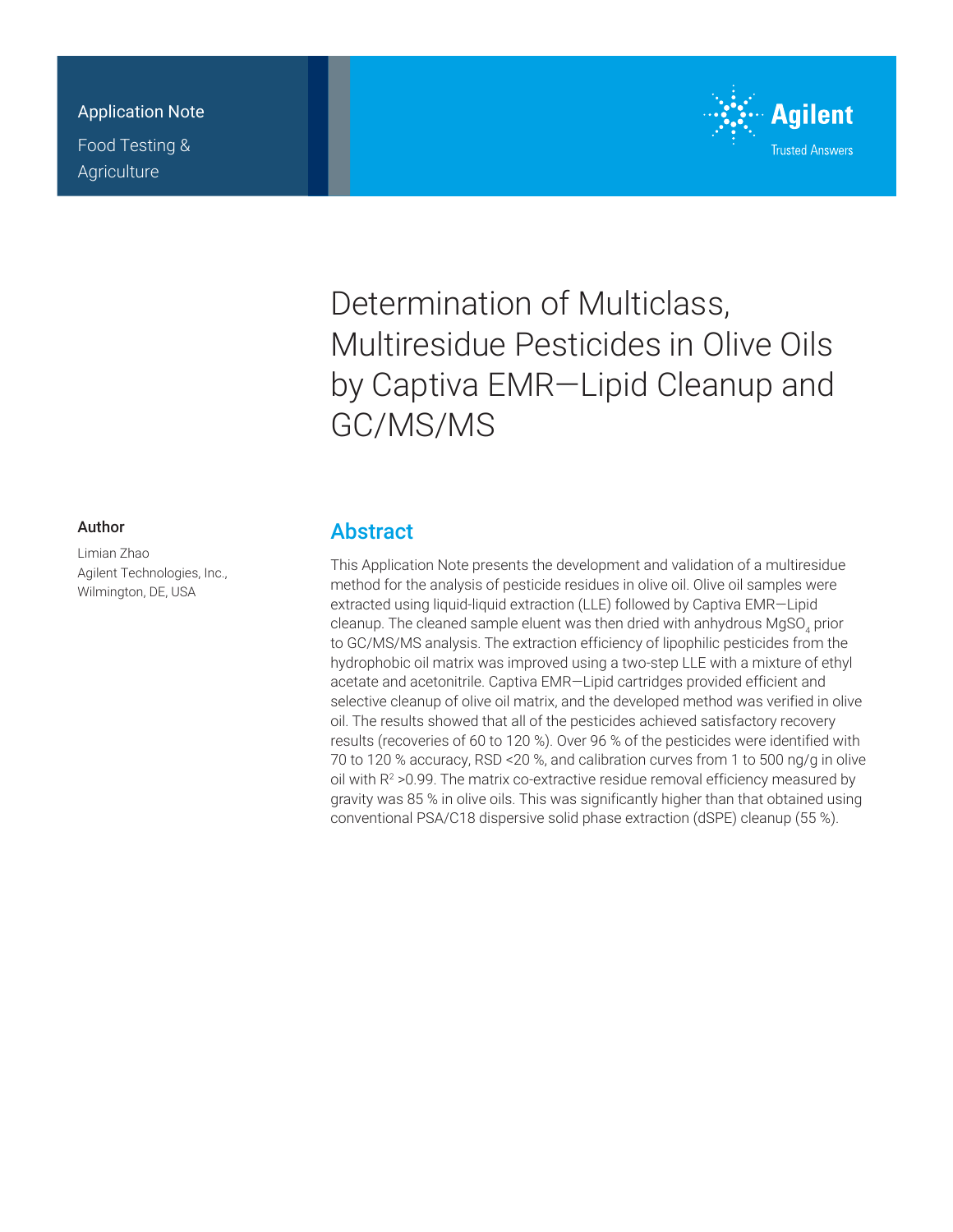### Introduction

Olive oil is one of the important cooking oils used in daily life. Modern agricultural practices use many pesticides to control pests and diseases and increase crop yields. Olive crops are usually treated with insecticides such as organophosphorus, organochlorine, carbamate, and so forth, or fungicides such as phthalimides, triazines, sulphamide, and so forth. Thus, pesticide residues may occur in the final olive oil products. Pesticide use is subject to strict regulations, especially concerning residual levels in commercial goods. The European Union (EU)<sup>1</sup>, the Codex Alimentarius Commission of the Food and Agriculture Organization (FAO), and the World Health Organization (WHO)<sup>2</sup> have established maximum residue limits (MRLs) in oils for a large number of pesticides. The MRL list can be searched online at [https://www.globalmrl.com.](https://www.globalmrl.com) The MRLs in olive and olive oil are different for various pesticides, but are usually higher than 10 µg/kg. In addition, the new emerging field of organic food requires the testing methods to analyze pesticide residue at very low levels (such as 0.5–2 µg/kg)<sup>3</sup> .

The development of multiresidue methods for the determination of fat-soluble pesticides in edible oil at low levels is still a challenging issue. Much effort has been invested in extraction of hydrophobic pesticides from sample matrices and cleanup of lipids prior to analysis. Matrix co-extractives deposit on the instrument flowpath, decreasing

analyte sensitivity by degrading the flowpath inertness. An efficient cleanup of the oil extract is necessary to improve column lifetime and reduce instrument maintenance frequency. It can also be particularly challenging to remove interfering lipids without losing lipophilic pesticide classes such as organochlorine and pyrethyroid.

Agilent Enhanced Matrix Removal—Lipid (EMR—Lipid) dSPE cleanup has gained much attention since it was introduced in 2015. The EMR—Lipid dSPE sorbent selectively interacts with the unbranched hydrocarbon chains of lipids, leaving bulky target analytes in solution for subsequent analysis. This makes it ideal for multiclass, multiresidue analysis. Previous studies investigating multiclass pesticides analysis and veterinary drugs in fatty matrices provided high matrix cleanup as well as high analyte recovery and precision $4-6$  in samples including edible oils<sup>7</sup>. The Captiva EMR-Lipid sorbent reduces the water percentage needed for sorbent activation, and reduce the difficulty of water removal after EMR—Lipid cleanup. This simplifies the workflow, and improves the solubility of hydrophobic compounds during cleanup<sup>8</sup> .

This study investigates sample preparation using Captiva EMR—Lipid cartridge pass-through cleanup for the analysis of 26 representative pesticides in olive oils by GC/MS/MS. Table 1 shows the classification, Log P value, retention time, MS/MS transitions, and collection window for the pesticides tested.

## **Experimental**

#### Chemicals and reagents

All pesticide compounds and IS chemicals were purchased from Sigma‑Aldrich (St Louis, MO, USA). HPLC grade acetonitrile (ACN), methanol (MeOH), and ethyl acetate (EtOAc) were from Honeywell (Muskegon, MI, USA). Reagent grade dimethyl sulfoxide (DMSO) was from Sigma-Aldrich (St. Louis, MO, USA).

#### Solutions and standards

The standard and IS stock solutions were prepared in MeOH or ACN or DMSO at 2.0 mg/mL, and stored in amber glass vials.

The individual stock solutions were stored at –20 °C in a freezer for three months. The stock solutions were warmed to room temperature, sonicated before use, and returned after use.

A combined standard working solution containing 26 pesticide compounds was prepared in acetone at 20 µg/mL. A combined IS working solution containing three IS compounds was prepared in EtOAc at 25 µg/mL. Both working solutions were stored in amber glass vials in a refrigerator at 4 °C for one month.

The 20:80 EtOAc/ACN extraction solvent was prepared by mixing 100 mL of EtOAc with 400 mL of ACN, and stored at room temperature. The 80:20 ACN/water elution solution was prepared by mixing 200 mL of ACN and 50 mL of water, and stored at room temperature.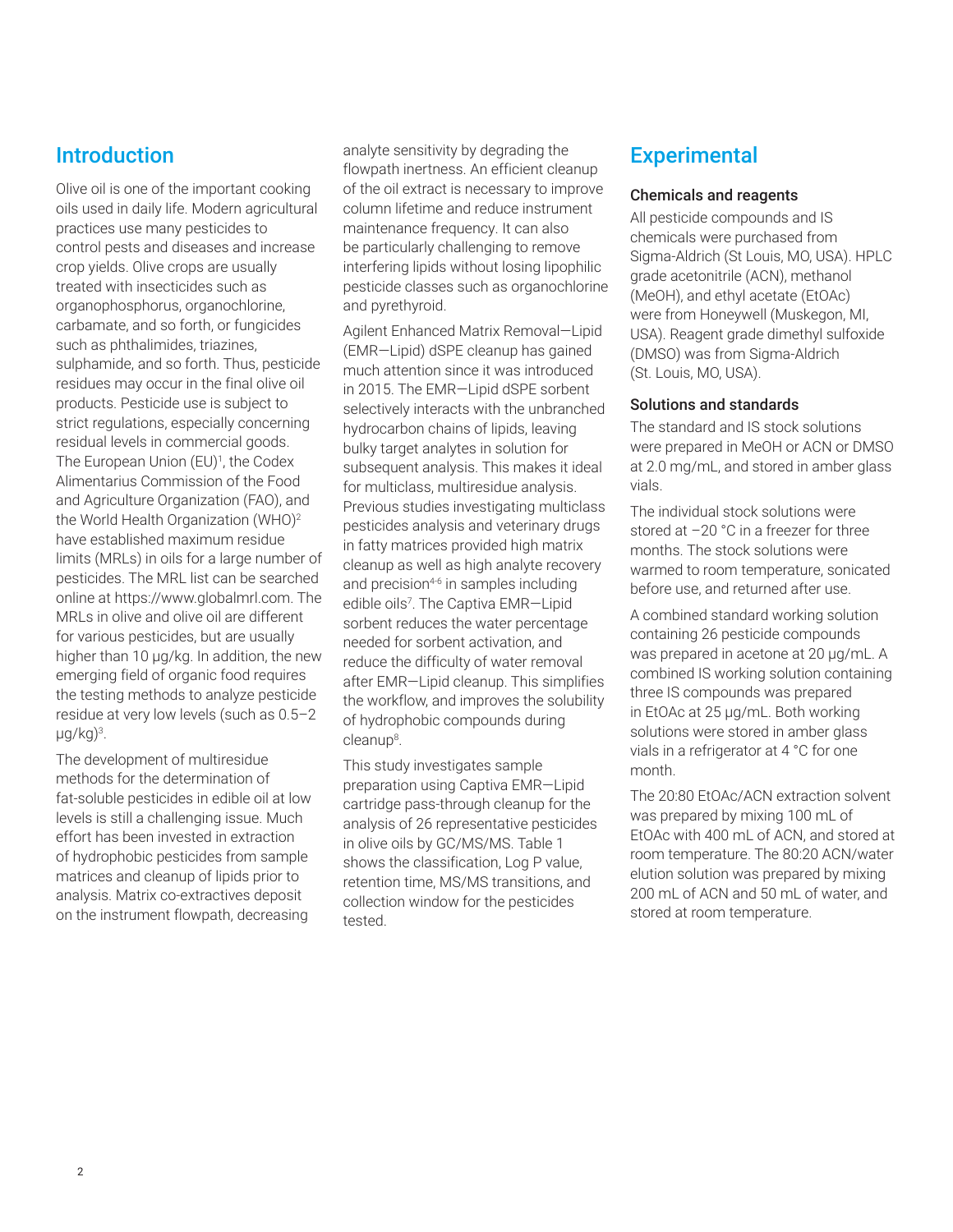#### Equipment and materials

The study was performed using an Agilent 7890B GC coupled with an Agilent 7010A triple quadrupole GC/MS. The GC system was equipped with an electronic pneumatic control (EPC), a multimode inlet (MMI) with air cooling, an Agilent 7693A automatic liquid sampler, and a backflushing system based on a purged ultimate union controlled by an AUX EPC module. Agilent MassHunter workstation software was used for data acquisition and analysis.

Other equipment used for sample preparation included:

- Centra CL3R centrifuge (Thermo IEC, MA, USA)
- Multi Reax Test Tube Shaker (Heidolph, Schwabach, Germany)
- Pipettes and repeater (Eppendorf, NY, USA)
- Agilent positive pressure manifold 48 processor (PPM-48) (p/n 5191‑4101)
- Agilent Captiva EMR—Lipid cartridge, 6 mL, 600 mg (p/n 5190-1004)
- Agilent Bond Elut EMR—Lipid polish pouch, 3.5 g anhydrous MgSO<sub>4</sub> (p/n 5982-0102)

Table 1. List of selected pesticides for analysis, pesticide class, Log P value, retention time (RT), and MS/MS conditions.

| Pesticide                    | Class           | Log P | <b>RT</b><br>(min) | <b>First MRM</b><br>transition $(m/z)$ | <b>CE</b><br>(V) | <b>Second MRM</b><br>transition $(m/z)$ | <b>CE</b><br>(V) |
|------------------------------|-----------------|-------|--------------------|----------------------------------------|------------------|-----------------------------------------|------------------|
| Dichlorvos                   | Organophosphate | 1.9   | 4.77               | $184.9 \rightarrow 93.0$               | 10               | $109.0 \rightarrow 79.0$                | 5                |
| Trichlorfon                  | Organophosphate | 0.4   | 6.00               | $110.8 \rightarrow 47$                 | 30               | $81.8 \rightarrow 47.0$                 | 50               |
| 2- Phenylphenol              | Phenol          | 3.2   | 6.37               | $170.0 \rightarrow 141.1$              | 25               | $169.0 \rightarrow 115.1$               | 25               |
| Ethalfluralin                | Dinitroaniline  | 5.1   | 7.25               | $275.9 \rightarrow 202.1$              | 15               | $315.9 \rightarrow 275.9$               | 10               |
| Sulfotep                     | Organophosphate | 4.0   | 7.50               | $237.8 \rightarrow 145.9$              | 10               | $201.8 \rightarrow 145.9$               | 10               |
| Atrazine-D <sub>c</sub> (IS) | N/A             | N/A   | 7.98               | $219.9 \rightarrow 200.2$              | 5                | $219.9 \rightarrow 58.1$                | 10               |
| Lindane                      | Organochlorine  | 3.5   | 8.28               | $181.0 \rightarrow 145.0$              | 15               | $216.9 \rightarrow 181.0$               | 5                |
| Diazinon                     | Organophosphate | 3.7   | 8.41               | $199.1 \rightarrow 93.0$               | 20               | $137.1 \rightarrow 54.0$                | 20               |
| Chlorothalonil               | Chloronitrile   | 2.9   | 8.72               | $265.8 \rightarrow 231.0$              | 20               | $263.8 \rightarrow 168.0$               | 25               |
| Chlorpyriphos-Me             | Organophosphate | 4.0   | 9.28               | $285.9 \rightarrow 92.9$               | 20               | $124.9 \rightarrow 47.0$                | 15               |
| Dichlofluanid                | Sulphamide      | 3.7   | 9.91               | $223.9 \rightarrow 123.1$              | 20               | $123.0 \rightarrow 77.0$                | 20               |
| Aldrin                       | Organochlorine  | 6.5   | 10.09              | $262.9 \rightarrow 192.9$              | 35               | $254.0 \rightarrow 220.0$               | 35               |
| Parathion                    | Organophosphate | 3.8   | 10.11              | $290.9 \rightarrow 109.0$              | 10               | $138.9 \rightarrow 109.0$               | 5                |
| Tolylfluanid                 | Sulphamide      | 3.9   | 10.78              | $136.9 \rightarrow 91.1$               | 20               | $136.9 \rightarrow 65.0$                | 30               |
| Procymidone                  | Dicarboximide   | 3.3   | 10.98              | $284.9 \rightarrow 96.0$               | 10               | $282.8 \rightarrow 96.0$                | 10               |
| Folpet                       | Phthalimide     | 3.0   | 10.99              | $259.8 \rightarrow 130.1$              | 15               | $261.8 \rightarrow 130.1$               | 15               |
| Endosulfan                   | Organochlorine  | 3.7   | 11.43              | $206.9 \rightarrow 172$                | 15               | $194.9 \rightarrow 160.0$               | 5                |
| <b>Bupirimate</b>            | Pyrimidinol     | 3.7   | 11.99              | $272.9 \rightarrow 193.1$              | 15               | $272.9 \rightarrow 108.0$               | 5                |
| Endrin                       | Organochlorine  | 3.2   | 12.28              | $316.7 \rightarrow 280.8$              | 5                | $244.8 \rightarrow 173.0$               | 30               |
| $DDT-D8$ (IS)                | N/A             | N/A   | 13.15              | $245.0 \rightarrow 173.1$              | 20               | $243.0 \rightarrow 173.1$               | 20               |
| <b>DDT</b>                   | Organochlorine  | 6.9   | 13.19              | $235.0 \rightarrow 165.2$              | 20               | $237.0 \rightarrow 165.2$               | 20               |
| TPP (IS)                     | N/A             | N/A   | 13.51              | $325.9 \rightarrow 233.0$              | 27               | $325.9 \rightarrow 169.0$               | 30               |
| Captan                       | Phthalimide     | 2.5   | 13.70              | $151.0 \rightarrow 79.1$               | 15               | $149.0 \rightarrow 79.1$                | 10               |
| Captafol                     | Phthalimide     | 3.8   | 13.60              | $183.0 \rightarrow 79.0$               | 10               | $150.0 \rightarrow 79.0$                | 5                |
| Iprodione                    | Dicarboximide   | 3.1   | 13.86              | $313.8 \rightarrow 55.9$               | 20               | $187.0 \rightarrow 124.0$               | 25               |
| Phosmet                      | Organophosphate | 3.0   | 14.06              | $160.0 \rightarrow 133.1$              | 20               | $160.0 \rightarrow 77.1$                | 20               |
| Permethrin                   | Pyrethroid      | 6.1   | 15.86              | $183.1 \rightarrow 153.1$              | 15               | $183.1 \rightarrow 168.1$               | 10               |
| Coumaphos                    | Organophosphate | 3.9   | 15.99              | $361.9 \rightarrow 109.0$              | 10               | $210.0 \rightarrow 182.0$               | 10               |
| Pyraclostrobin               | Strobilurin     | 4.0   | 17.58              | $164.0 \rightarrow 132.0$              | 15               | $132.0 \rightarrow 77.0$                | 20               |
| Deltamethrin                 | Pyrethroid      | 4.6   | 18.26              | $252.9 \rightarrow 93.1$               | 15               | $181.0 \rightarrow 152.1$               | 25               |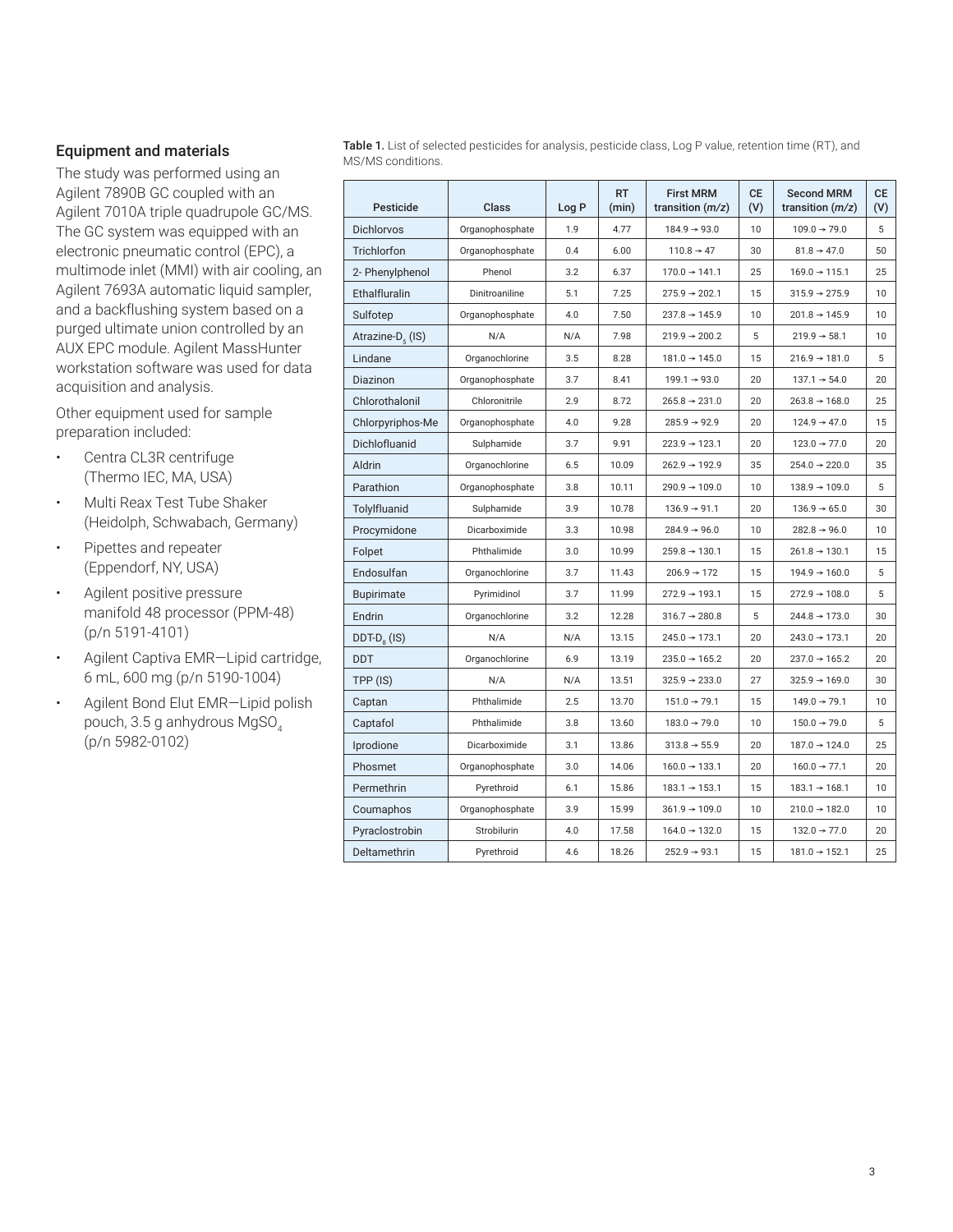#### Instrument conditions

The GC/MS/MS instrument conditions were established based on previous published methods using equivalent instruments9,10. Table 2 lists the conditions of GC/MS/MS operation.

Figure 1 shows typical MRM chromatograms for multiple classes of pesticides in the fortified olive oil samples at the level of 100 ng/g using the above GC/MS/MS conditions.

Table 2. 7890B GC and 7010A GC/MS/MS conditions.

| Parameter                   | Value                                                                                              |  |  |  |  |  |
|-----------------------------|----------------------------------------------------------------------------------------------------|--|--|--|--|--|
| Columns                     | Agilent HP-5ms UI, 15 m × 0.25 mm, 0.25 µm film thickness (two) (p/n 19091S-431UI)                 |  |  |  |  |  |
| Carrier gas                 | Helium                                                                                             |  |  |  |  |  |
| Column 1 flow               | $1.0$ mL/min                                                                                       |  |  |  |  |  |
| Column 2 flow               | $1.2$ mL/min                                                                                       |  |  |  |  |  |
| Injection volume            | 2 µL cold splitless                                                                                |  |  |  |  |  |
| <b>Inlet liner</b>          | 4 mm id Ultra Inert liner single taper with wool (p/n 5190-2293)                                   |  |  |  |  |  |
| MMI temperature program     | 60 °C for 0.2 minutes,<br>600 °C/min to 300 °C, and hold                                           |  |  |  |  |  |
| Oven temperature program    | 60 °C for 1 minute.<br>40 °C/min to 170 °C.<br>10 °C/min to 310 °C.<br>Hold for 3 minutes          |  |  |  |  |  |
| Run time                    | 20.75 minutes                                                                                      |  |  |  |  |  |
| <b>Backflush conditions</b> | 3 minutes post run<br>310 °C oven temperature<br>50 psi aux EPC pressure, and 2 psi inlet pressure |  |  |  |  |  |
| Transfer line temperature   | 280 °C                                                                                             |  |  |  |  |  |
| Source temperature          | El source, 280 °C                                                                                  |  |  |  |  |  |
| Quadrupole temperature      | 150 °C                                                                                             |  |  |  |  |  |
| Data monitoring             | Dynamic MRM mode                                                                                   |  |  |  |  |  |
| Gain factor                 | 5                                                                                                  |  |  |  |  |  |
| Solvent delay               | 3 minutes                                                                                          |  |  |  |  |  |



Figure 1. GC/MS/MS MRM chromatogram of pesticides in the fortified olive oil sample at the level of 100 ng/g using above GC/MS/MS conditions.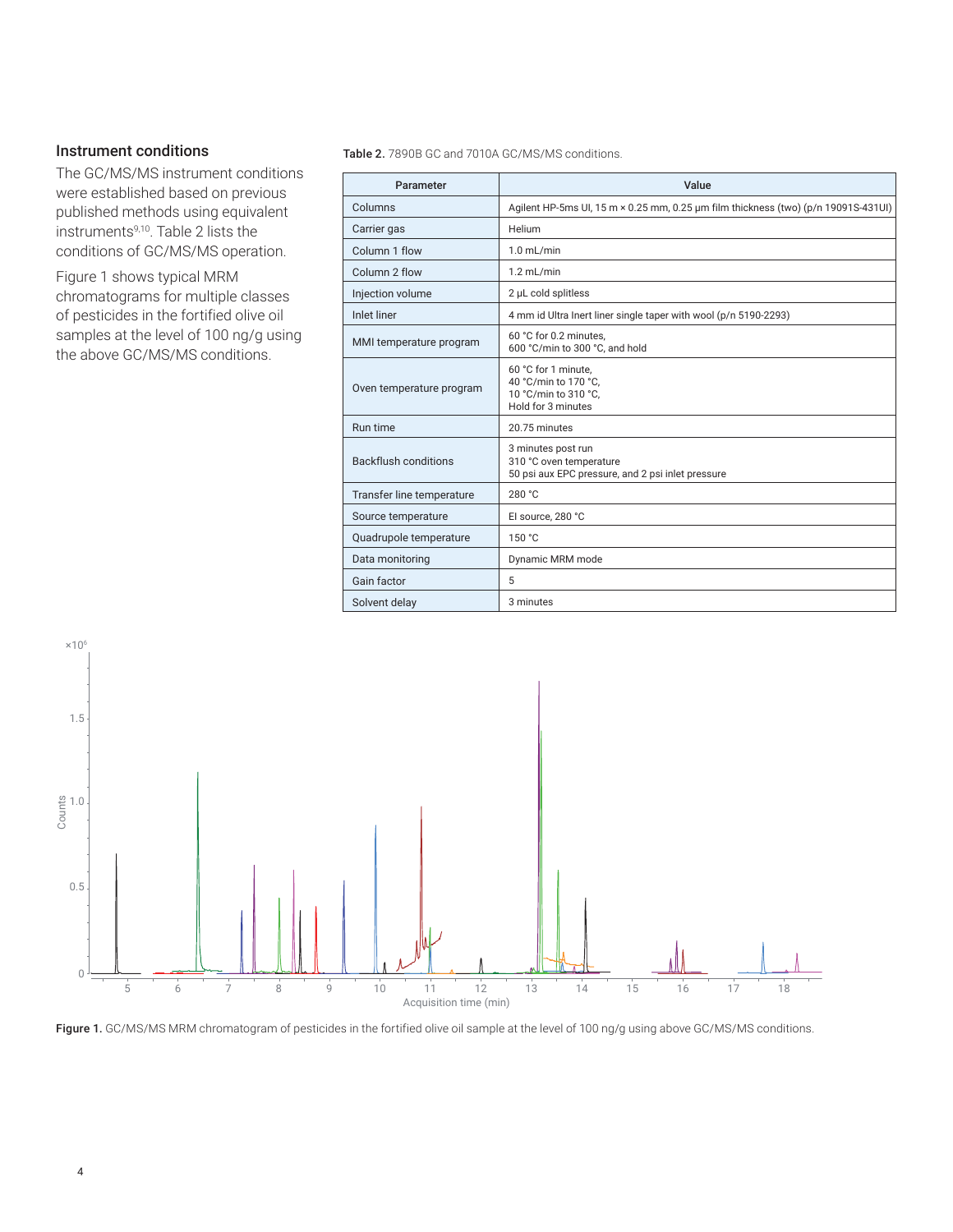#### Sample preparation

The organic olive oil was purchased from local grocery stores and stored at room temperature. Olive samples were prepared using the developed sample preparation method. Figure 2 shows the step-by-step procedure, featuring three major parts: sample extraction using a two-step LLE, sample extract cleanup using Captiva EMR—Lipid pass-through cleanup, and post treatment for water removal using anhydrous MgSO<sub>4</sub> salt partition. The entire workflow introduced a five-fold dilution of the original sample concentration.

#### Matrix co-extractives removal evaluation

Matrix removal was investigated by a gravimetric determination of sample co-extractives residue. The amount of co-extractives residue was determined by gravimetric measurement<sup>11</sup> to study matrix removal after the sample extraction and cleanup procedure.

Sample extract (1 mL) was collected after sample extraction without further cleanup, and referred as the *no cleanup* sample. Sample extracts after Captiva EMR—Lipid cleanup were used as the *EMR—Lipid cleanup* sample, where an aliquot of 1.25 mL of sample extract was collected after the drying step. The additional 0.25 mL was to correct for dilution introduced through secondary elution. Samples were collected in replicates of two ( $n = 2$ ), and the average weight was used to determine the matrix removal %. An experimental comparison evaluated the matrix removal with QuEChERS C18 dSPE cleanup using the same sample matrix blank.



Figure 2. Olive oil preparation procedure using liquid extraction followed by EMR-Lipid cleanup.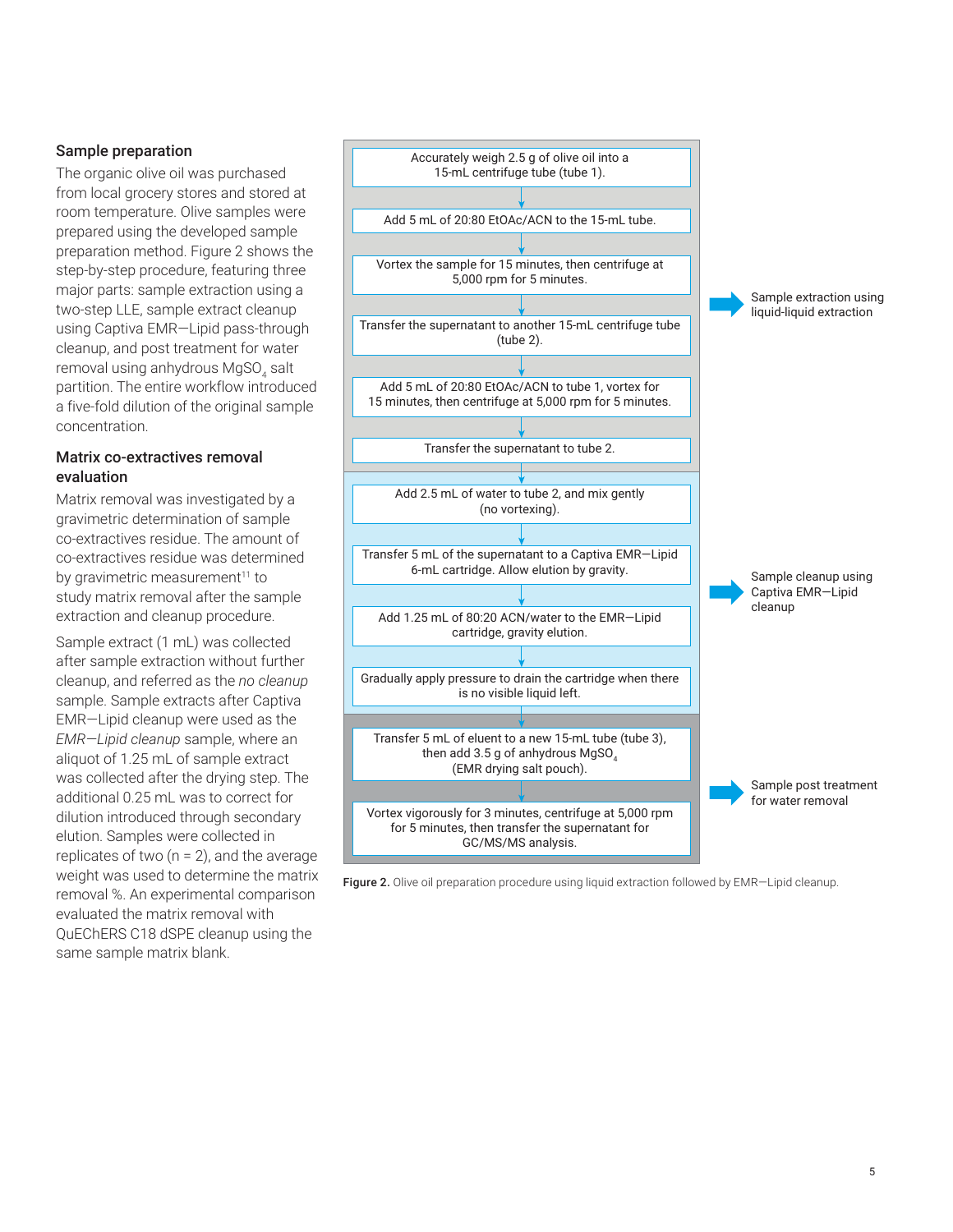#### Method validation

The optimized sample preparation method was validated in terms of selectivity, quantitation accuracy and precision, and limit of quantitation (LOQ) in olive oil. A full validation batch was run, which included matrix blanks, two sets of calibration curve standards, and prespiked QC samples. For prespiked QCs, standards and ISs were fortified into olive oil sample matrix after sample weighing before extraction. Samples were vortexed, then settled for 10 minutes to achieve equilibrium. Two sets of matrix-matched calibration standards were prepared separately by spiking standards into the matrix blanks. To ensure quantitation method consistency, matrix-matched calibration standards were run before and after the QC samples. The calibration standards included 1, 2.5, 5, 25, 50, 250, 400, and 500 ng/g in oil. Three concentrations of QC samples were

quantified against calibration curves at  $n = 6$  for low-level (1 or 5 ng/g), midlevel (10 ng/g), and high-level (100 ng/g) in oil. Analyte identification, confirmation, and quantitation were determined from retention times and MRM transitions.

### Results and discussion

#### EMR—Lipid sorbent and product

EMR—Lipid sorbent uses a novel chemistry that combines size exclusion and hydrophobic interactions, providing high lipid removal selectivity and efficiency. Only lipid-like molecules containing unbranched hydrocarbon chains can enter the EMR—Lipid sorbent pores and be retained by hydrophobic interactions. Target analytes that do not have lipid-like structures are unable to enter the sorbent pores and remain in solution for subsequent analysis. As a result, EMR—Lipid sorbent can differentiate lipids from other target

analytes, and deliver high analyte recovery and lipid removal efficiency.

#### Sample preparation optimization

The extraction step is challenging for achieving high recovery of nonpolar pesticides in oils due to the highly hydrophobic matrix. Among the target pesticides, over 80 % of the analytes have a log P value >3.0, which indicates high hydrophobicity.

Initially, a QuEChERS extraction was followed<sup>11</sup>. However, low recoveries were obtained for many hydrophobic pesticides, particularly for organochlorine pesticides such as aldrin, endrin, and DDT. The QuEChERS extraction uses acetonitrile (ACN), water, and partitioning salts. This is less effective for the extraction of pesticides from the oil, as the salt partition tends to push hydrophobic compounds back into the oil phase. Since ACN is immiscible with oil, the direct LLE was investigated, and generated better results (Figure 3A).





Figure 3. Sample preparation method optimization to improve analyte recoveries. A) sample extraction, QuEChERS extraction versus LLE. B) Captiva EMR—Lipid cleanup with versus without 2nd elution.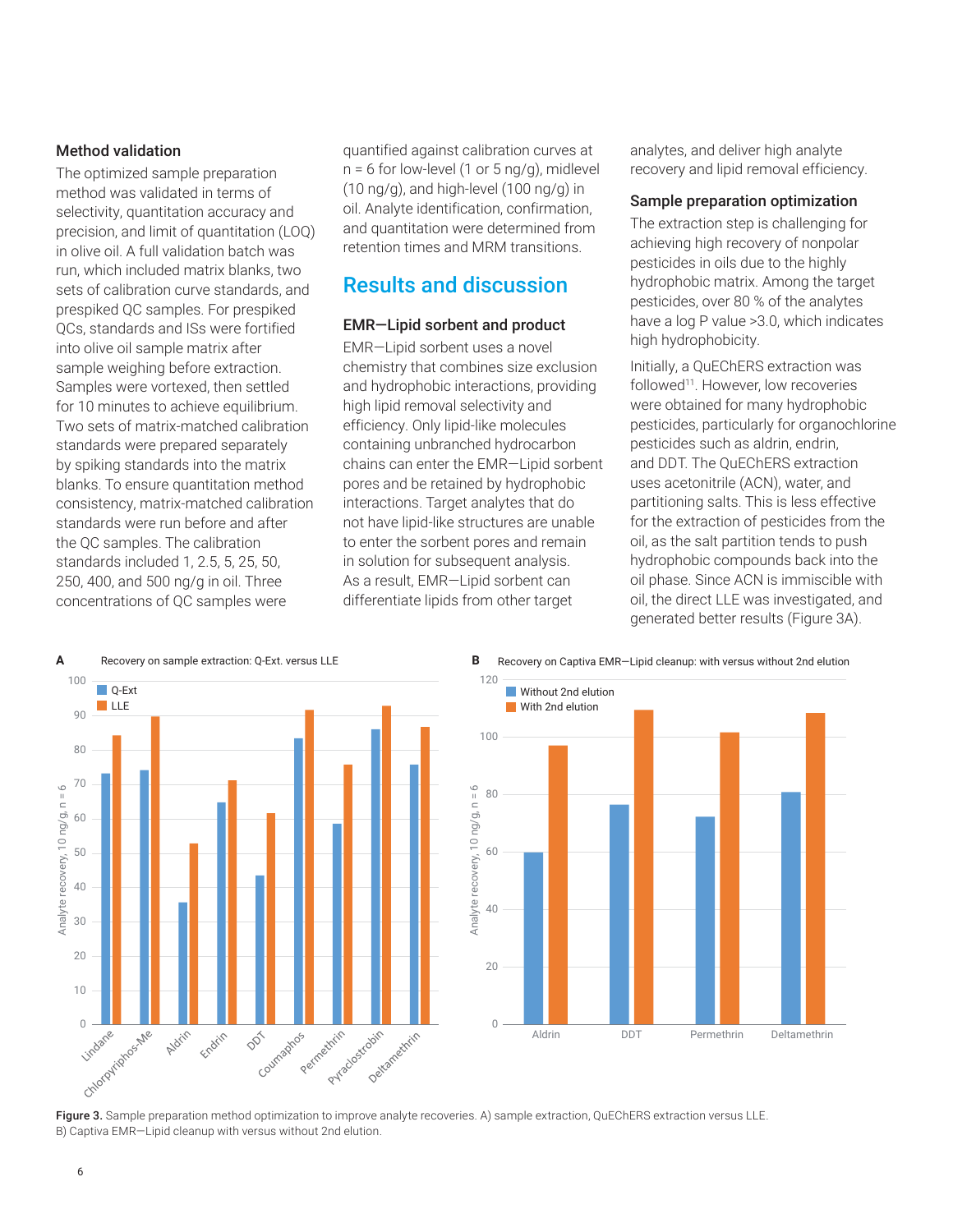Second, the solvent extraction capability was investigated by adjusting the extraction solvent hydrophobicity in the solvent mixture. As it is important to maintain the mixture homogeneity after mixing with 20 % water, the solvent used for sample extraction has to be water miscible. Based on this requirement, a 20:80 ethyl acetate/ACN mix was found to provide higher recoveries of hydrophobic analytes, and was selected for sample extraction. Third, a two-step LLE was used instead of a single-step LLE, as it further improved the analyte extraction recoveries. The final optimized sample extraction was a two-step LLE extraction using 20:80 EtOAc/ACN. The extraction method provided >60 % recoveries for all tested pesticides.

The analyte recovery for the EMR—Lipid cartridge cleanup step was subsequently studied. Most analytes achieved high recovery during the EMR—Lipid cartridge cleanup step (>90 %) with the exceptions of aldrin, DDT, permethrin, and deltamethrin. Partial retention on the EMR—Lipid cartridge may possibly be attributed to their high lipophilicity, which results in slower movement on the cartridge due to the interaction with lipids trapped on the EMR—Lipid sorbent. As demonstrated in a previous study, a secondary elution can improve certain analyte recoveries<sup>7</sup>. Therefore, a secondary elution using 1.25 mL of 80:20 ACN/water was applied after the initial 5 mL of sample mixture elution. Results after this secondary elution

demonstrated that recovery of the problematic pesticides was increased significantly, as shown in Figure 3B. As a result, the secondary elution was used in the final optimized protocol.

From this optimized method, the analyte recovery for the entire method was collected at a spiking level of 10 ng/g in oil in replicates of six. Each pesticide compound gave >70 % recovery, except aldrin (65 %). The average analyte recovery was 94 %, with an average RSD of 4.3 %. The results are shown in Figure 4.



Figure 4. Pesticides recoveries using the optimized sample prep method. Olive oils samples were fortified at 10 ng/g for n = 6.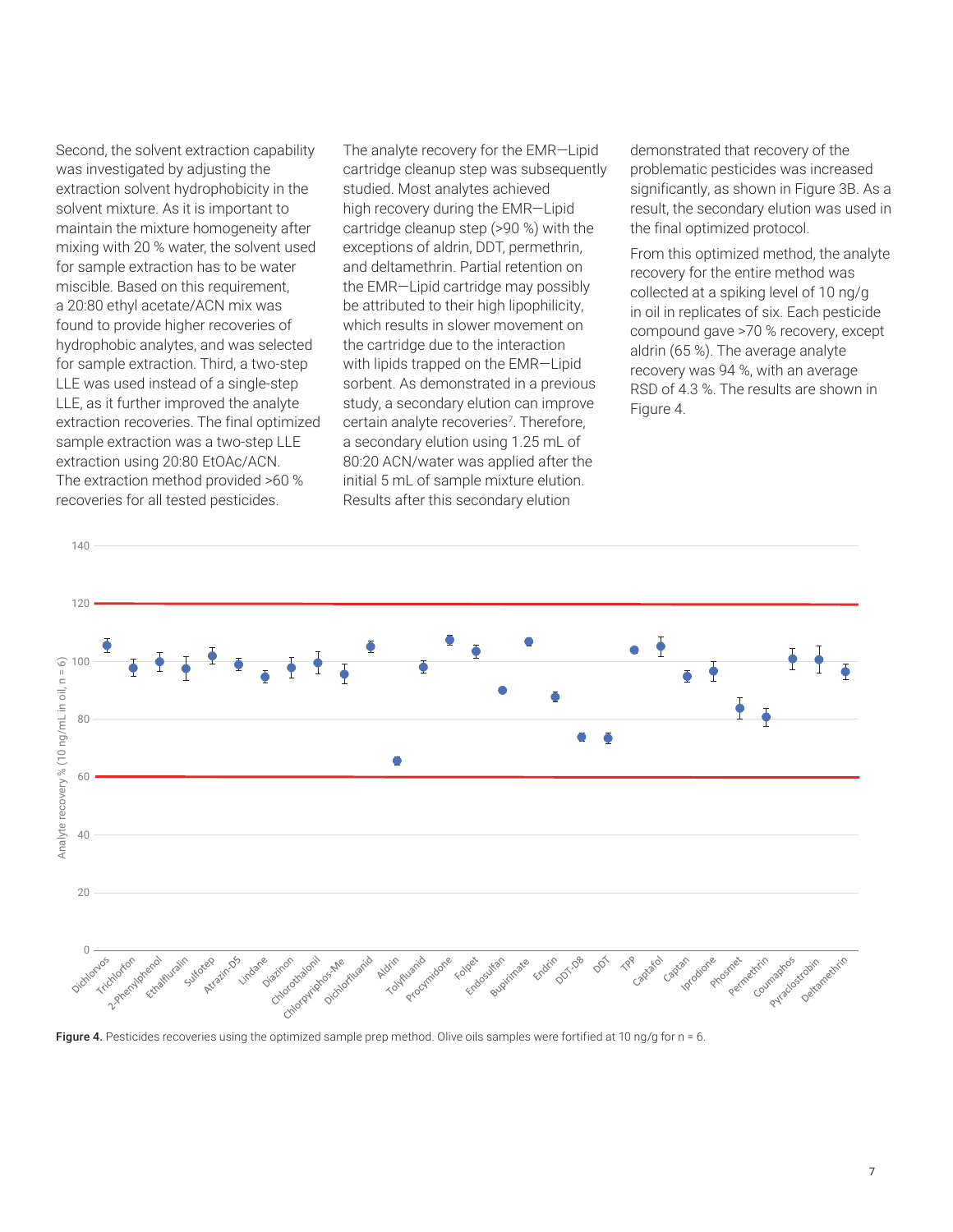#### Method validation

The quantitative method validation includes limit of quantitation (LOQ), calibration curve linearity, analyte accuracy, and precision at three spiking levels. Three internal standard (IS) compounds, atrazin-D<sub>5</sub>, DDT-D<sub>8</sub>, and TPP, were used for analyte quantitation.

Atrazin-D<sub>5</sub> was used for early to mideluted analytes, TPP was used for mid to later-eluted analytes, and DDT-D<sub>o</sub> was used for lipophilic pesticides with relatively low recoveries. Table 3 summarizes the method validation results in olive oil.

The optimized sample preparation method contributed to the improved quantitation results. The sample matrix was much cleaner, providing more consistent and reliable quantitation on the target analytes. The cleaner samples also prevented unwanted matrix accumulation in the detection system, significantly reducing the matrix impact on the detection system and flowpath.

Table 3. Quantitative validation results for the analysis of multiclass multiresidue pesticides in olive oil using the optimized method of LLE followed with EMR—Lipid cartridge cleanup. Accuracy <60 % or >120 %, or RSD >20 % are shown in bold text.

|                   |               | <b>Calibration curve</b> |                |                   | Accuracy and precision |                                   |      |                                     |      |                                     |            |
|-------------------|---------------|--------------------------|----------------|-------------------|------------------------|-----------------------------------|------|-------------------------------------|------|-------------------------------------|------------|
|                   |               |                          |                |                   |                        | Low QC $(n = 6)$<br>(1 or 5 ng/g) |      | Mid QC $(n = 6)$<br>$(10 \nvert g)$ |      | High QC $(n = 6)$<br>$(100 \ ng/g)$ |            |
| Analyte           | LOQ<br>(ng/g) | Range<br>(ng/g)          | R <sup>2</sup> | Regression<br>fit | Weight                 | Mean<br>accuracy %                | RSD% | Mean<br>accuracy %                  | RSD% | Mean<br>accuracy %                  | <b>RSD</b> |
| <b>Dichlorvos</b> | $\mathbf{1}$  | $1 - 500$                | 0.9983         | Linear            | $1/x^2$                | 96                                | 1.4  | 103                                 | 1.1  | 103                                 | 0.5        |
| Trichlorfon       | $\mathbf{1}$  | $1 - 500$                | 0.9946         | Linear            | $1/x^2$                | 98                                | 9.2  | 96                                  | 7.4  | 94                                  | 3.9        |
| 2- Phenylphenol   | $\mathbf{1}$  | $1 - 500$                | 0.9961         | Linear            | $1/x^2$                | 85                                | 6.9  | 99                                  | 2.4  | 104                                 | 1.3        |
| Ethalfluralin     | $\mathbf{1}$  | $1 - 500$                | 0.9978         | Linear            | $1/x^2$                | 99                                | 4.1  | 100                                 | 1.3  | 101                                 | 1.1        |
| Sulfotep          | $\mathbf{1}$  | $1 - 500$                | 0.9985         | Linear            | $1/x^2$                | 99                                | 7.3  | 104                                 | 0.9  | 105                                 | 0.7        |
| Lindane           | $\mathbf{1}$  | $1 - 500$                | 0.9981         | Linear            | $1/x^2$                | 88                                | 2.9  | 87                                  | 1.0  | 89                                  | 0.7        |
| Diazinon          | $\mathbf{1}$  | $1 - 500$                | 0.9976         | Linear            | $1/x^2$                | 83                                | 3.6  | 97                                  | 0.9  | 100                                 | 0.6        |
| Chlorothalonil    | $\mathbf{1}$  | $1 - 500$                | 0.9979         | Linear            | $1/x^2$                | 81                                | 8.3  | 99                                  | 1.7  | 102                                 | 0.7        |
| Chlorpyriphos-Me  | $\mathbf{1}$  | $1 - 500$                | 0.9983         | Linear            | $1/x^2$                | 90                                | 3.4  | 94                                  | 1.2  | 95                                  | 0.8        |
| Dichlofluanid     | $\mathbf{1}$  | $1 - 500$                | 0.9986         | Linear            | $1/x^2$                | 102                               | 6.1  | 100                                 | 1.1  | 101                                 | 0.4        |
| Aldrin            | $\mathbf{1}$  | $1 - 500$                | 0.9969         | Linear            | $1/x^2$                | 78                                | 4.5  | 68                                  | 1.9  | 70                                  | 1.2        |
| Tolylfluanid*     | 5             | $5 - 500$                | 0.9933         | Linear            | $1/x^2$                | 103                               | 2.9  | 99                                  | 4.7  | 99                                  | 3.3        |
| Procymidone       | 1             | $1 - 500$                | 0.9981         | Linear            | $1/x^2$                | 98                                | 10.6 | 95                                  | 0.9  | 98                                  | 0.7        |
| Folpet            | $\mathbf{1}$  | $1 - 500$                | 0.9918         | Linear            | $1/x^2$                | 99                                | 4.6  | 94                                  | 1.8  | 95                                  | 1.7        |
| Endosulfan        | $\mathbf{1}$  | $1 - 500$                | 0.9898         | Linear            | $1/x^2$                | 116                               | 3.8  | 111                                 | 0.9  | 116                                 | 1.8        |
| <b>Bupirimate</b> | $\mathbf{1}$  | $1 - 500$                | 0.9985         | Linear            | $1/x^2$                | 95                                | 4.3  | 91                                  | 1.2  | 93                                  | 1.2        |
| Endrin            | 1             | $1 - 500$                | 0.9964         | Linear            | $1/x^2$                | 110                               | 7.5  | 110                                 | 2.2  | 110                                 | 1.1        |
| <b>DDT</b>        | 1             | $1 - 500$                | 0.9982         | Linear            | $1/x^2$                | 91                                | 2.2  | 91                                  | 0.8  | 94                                  | 0.5        |
| Captan*           | 5             | $5 - 500$                | 0.9932         | Linear            | $1/x^2$                | 100                               | 6.5  | 96                                  | 10.9 | 83                                  | 4.3        |
| Captafol*         | 2.5           | $2.5 - 500$              | 0.9927         | Linear            | $1/x^2$                | 98                                | 4.9  | 92                                  | 2.4  | 94                                  | 1.4        |
| Iprodione         | $\mathbf{1}$  | $1 - 500$                | 0.9935         | Linear            | $1/x^2$                | 101                               | 9.5  | 94                                  | 3.4  | 90                                  | 1.5        |
| Phosmet           | $\mathbf{1}$  | $1 - 500$                | 0.9914         | Linear            | $1/x^2$                | 97                                | 5.3  | 99                                  | 2.8  | 99                                  | 2.1        |
| Permethrin        | $\mathbf{1}$  | $1 - 500$                | 0.9971         | Linear            | $1/x^2$                | 112                               | 2.7  | 113                                 | 2.0  | 119                                 | 2.8        |
| Coumaphos         | 1             | $1 - 500$                | 0.9880         | Linear            | $1/x^2$                | 95                                | 3.5  | 97                                  | 2.1  | 98                                  | 0.5        |
| Pyraclostrobin    | $\mathbf{1}$  | $1 - 500$                | 0.9908         | Linear            | $1/x^2$                | 136                               | 8.0  | 138                                 | 1.1  | 129                                 | 1.7        |
| Deltamethrin      | 1             | $1 - 500$                | 0.9918         | Linear            | $1/x^2$                | 101                               | 7.8  | 87                                  | 5.2  | 90                                  | 3.0        |

\* Raised LOQ due to matrix interference contribution or limited sensitivity.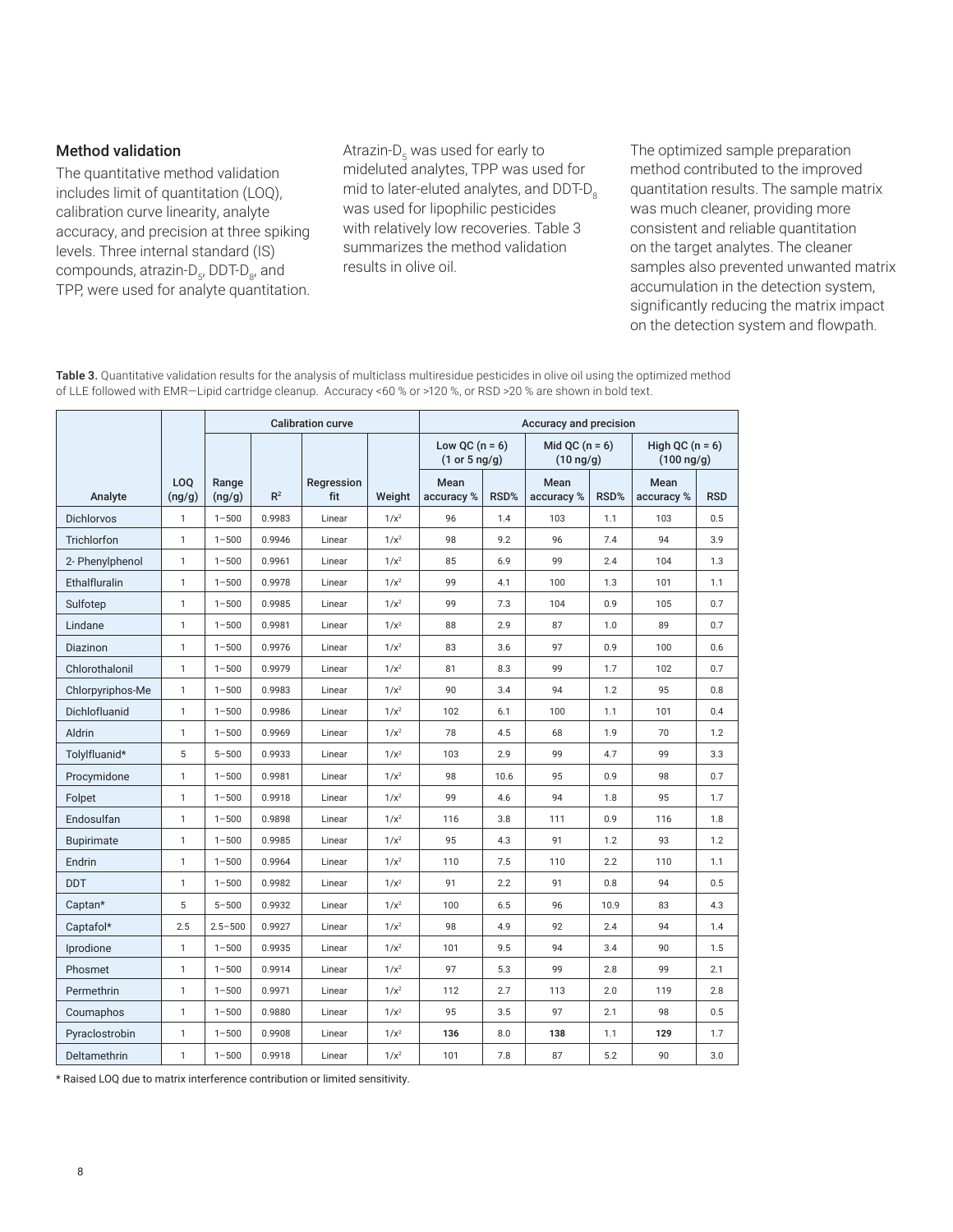#### Matrix cleanliness assessment

The oil matrix residue in the final extract and matrix residue removal by cleanup was investigated. In addition to EMR—Lipid cartridge cleanup, traditional C18 dSPE cleanup was tested for comparison. An olive oil sample after LLE without any cleanup generated 7.64 mg/mL of oil extract. However, a matrix sample after LLE using Captiva EMR—Lipid cleanup generated only 1.14 mg/mL of oil extract. A matrix sample after LLE using traditional PSA/C18 dSPE cleanup generated 3.47 mg/mL of oil extract. Based on the residue weight being collected, Captiva EMR—Lipid cleanup provides 85 % of matrix co-extractives removal. This is much higher than the 55 % of matrix co-extractives removal provided by traditional PSA/C18 dSPE cleanup.

### **Conclusion**

A simple, rugged, and reliable method using LLE followed by Captiva EMR—Lipid cartridge cleanup was developed and validated for the multiclass, multiresidue analysis of pesticides in olive oil. The extraction method in olive oil was optimized to improve the extraction efficiency for nonpolar pesticides from hydrophobic oil matrices and complete elution on a Captiva EMR—Lipid cartridge. Captiva EMR—Lipid cartridge cleanup provided efficient lipid removal from oil extracts, without unwanted analyte loss. The quantitative analysis showed that >96 % of tested pesticides provided >70 % average recoveries, and 100 % of analytes gave excellent reproducibility, with <15 % average RSD. Results demonstrate that the optimized method provides high matrix cleanup, excellent analyte recovery, and precision results for multiclass, multiresidue analysis of pesticides in edible oil.